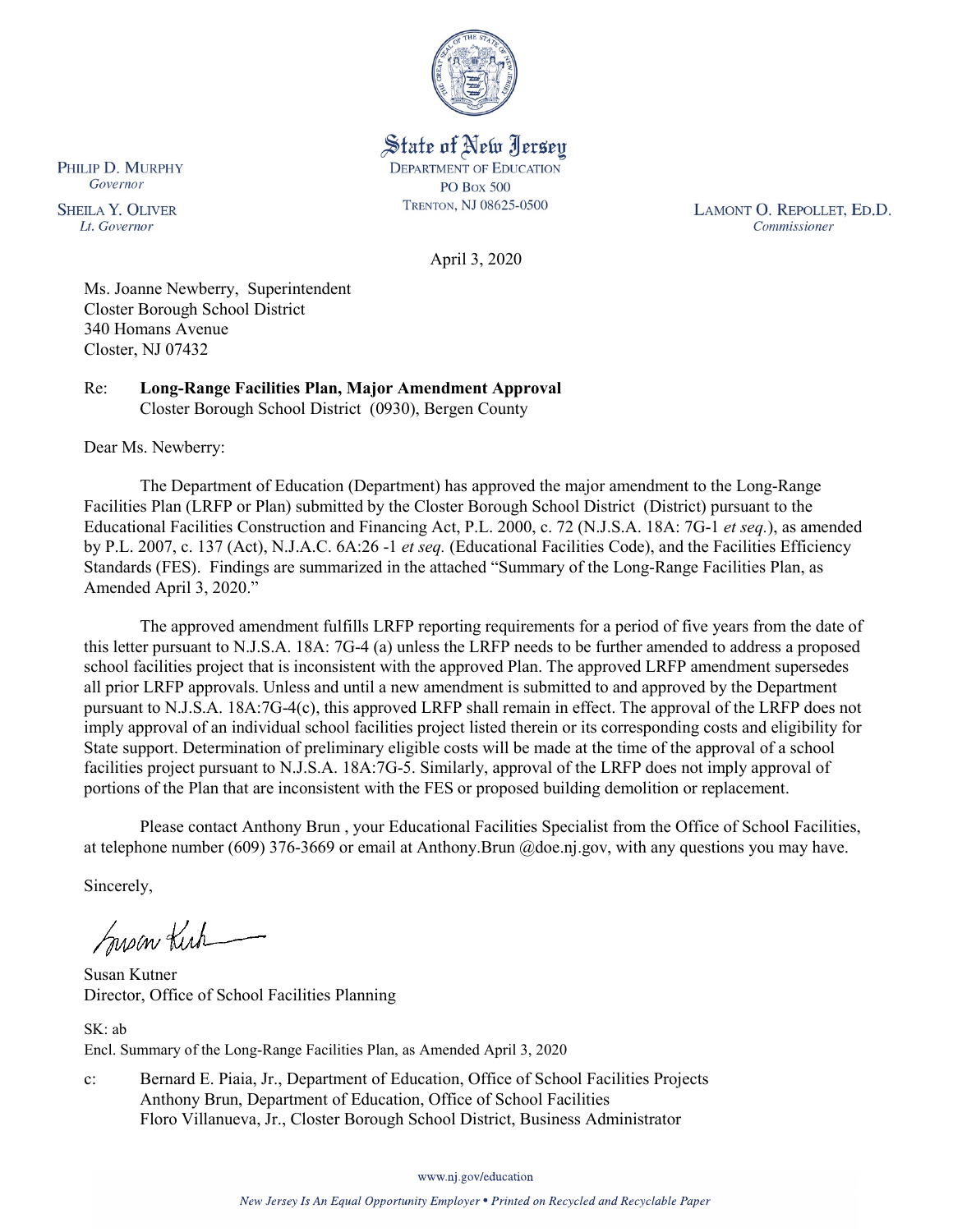# **Closter Borough School District (930) Summary of the Long-Range Facilities Plan, as Amended April 3, 2020**

The Department of Education (Department) has completed its review of the major amendment to the Long-Range Facilities Plan (LRFP or Plan) submitted by the Closter Borough School District (District) pursuant to the Educational Facilities Construction and Financing Act, P.L. 2000, c. 72 (N.J.S.A. 18A: 7G-1 *et seq.*), as amended by P.L. 2007, c. 137 (Act), N.J.A.C. 6A:26-1 et seq. (Educational Facilities Code), and the Facilities Efficiency Standards (FES).

The following provides a summary of the District's approved amended LRFP. The summary is based on the standards set forth in the Act, the Educational Facilities Code, the FES, District-reported information in the Department's LRFP reporting system, and supporting documentation. The referenced reports in *italic* text are standard reports available on the Department's LRFP website.

### **1. Inventory Overview**

The District is classified as a Regular Operating District (ROD) for funding purposes. It provides services for students in grades PK-8.

The District identified existing and proposed schools, sites, buildings, rooms, and site amenities in its LRFP. Table 1 lists the number of existing and proposed district schools, sites, and buildings. Detailed information can be found in the *School Asset Inventory Report* and the *Site Asset Inventory Report.*

**As directed by the Department, school facilities projects that have received initial approval by the Department and have been approved by the voters, if applicable, are represented as "existing" in the LRFP.** Approved projects that include new construction and/or the reconfiguration/reassignment of existing program space are as follows: n/a.

|  |  | Table 1: Number of Schools, School Buildings, and Sites |  |
|--|--|---------------------------------------------------------|--|
|--|--|---------------------------------------------------------|--|

|                                              | <b>Existing</b> | <b>Proposed</b> |
|----------------------------------------------|-----------------|-----------------|
| Number of Schools (assigned DOE school code) |                 |                 |
| Number of School Buildings <sup>1</sup>      |                 |                 |
| Number of Non-School Buildings <sup>2</sup>  |                 |                 |
| Number of Vacant Buildings                   |                 |                 |
| Number of Sites                              |                 |                 |

*1 Includes district-owned buildings and long-term leases serving students in district-operated programs 2 Includes occupied district-owned buildings not associated with a school, such as administrative or utility buildings*

Based on the existing facilities inventory submitted by the District:

- Schools using leased buildings (short or long-term):  $n/a$ .
- Schools using temporary classroom units (TCUs), excluding TCUs supporting construction: n/a.
- Vacant/unassigned school buildings:  $n/a$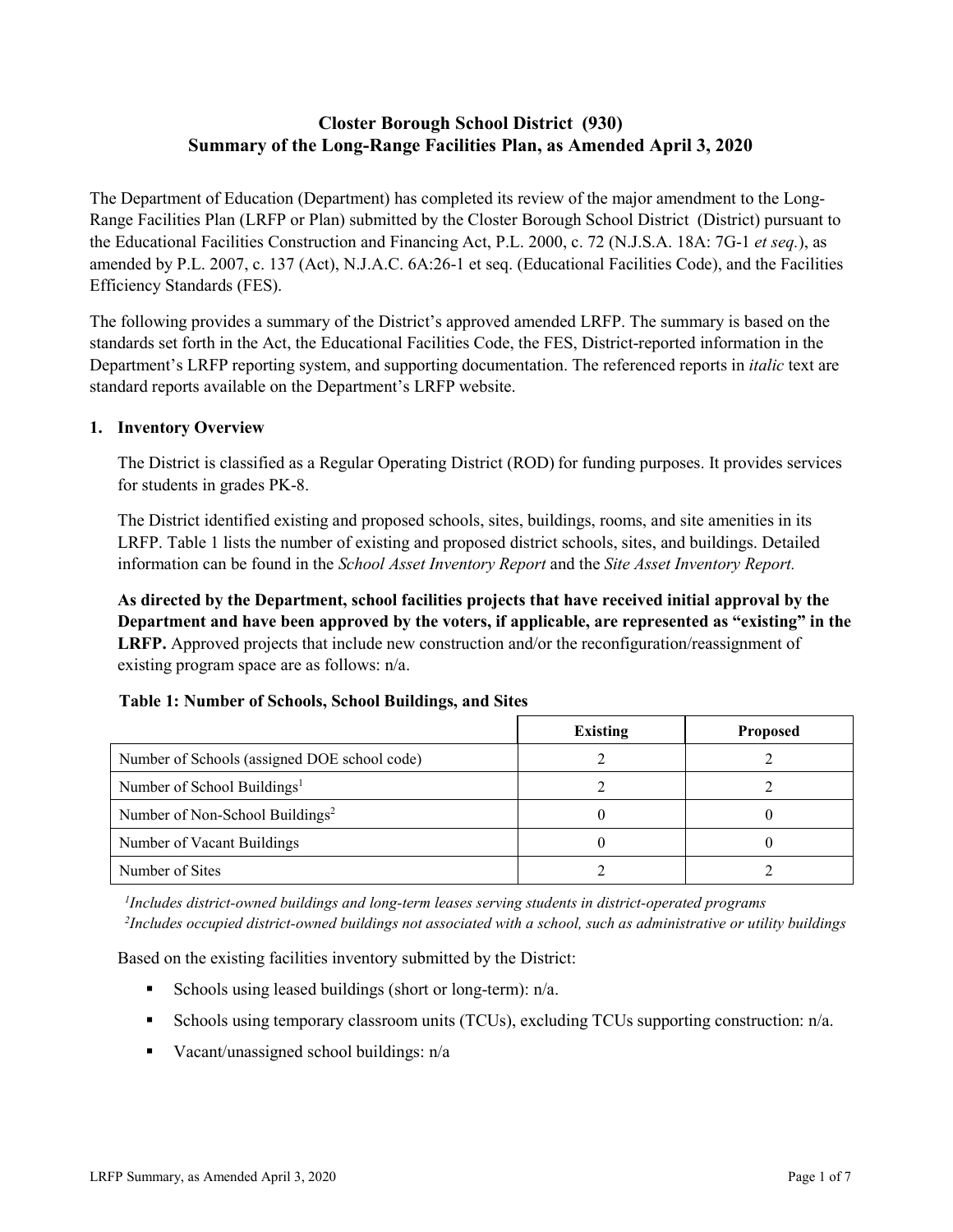**FINDINGS** The Department has determined that the proposed inventory is adequate for approval of the District's LRFP amendment. However, the LRFP determination does not imply approval of an individual school facilities project listed within the LRFP; the District must submit individual project applications for project approval.

# **2. District Enrollments**

The District determined the number of students, or "proposed enrollments," to be accommodated for LRFP planning purposes on a district-wide basis and in each school.

The Department minimally requires the submission of a standard cohort-survival projection using historic enrollment data from the Application for School State Aid (ASSA) or NJ Smart. The cohort-survival method projection method forecasts future students based upon the survival of the existing student population as it moves from grade to grade. A survival ratio of less than 1.00 indicates a loss of students, while a survival ratio of more than 1.00 indicates the class size is increasing. For example, if a survival ratio tracking first to second grade is computed to be 1.05, the grade size is increasing by 5% from one year to the next. The cohort-survival projection methodology works well for communities with stable demographic conditions. Atypical events impacting housing or enrollments, such as an economic downturn that halts new housing construction or the opening of a charter or private school, typically makes a cohort-survival projection less reliable.

#### **Proposed enrollments are based on a standard cohort-survival enrollment projection.**

Adequate supporting documentation was submitted to the Department to justify the proposed enrollments. Table 2 provides a comparison of existing and projected enrollments. All totals include special education students.

| <b>Grades</b>                | <b>Existing Enrollments</b><br>2019-20 School Year | <b>District Proposed Enrollments</b><br>2022-23 School Year |
|------------------------------|----------------------------------------------------|-------------------------------------------------------------|
| PK (excl. private providers) | 23                                                 | 24                                                          |
| Grades K-5                   | 776                                                | 773                                                         |
| Grades 6-8                   | 385                                                | 414                                                         |
| Grades 9-12                  |                                                    |                                                             |
| <b>Totals</b>                | 1,184                                              | 1,211                                                       |

#### **Table 2: Enrollments**

**FINDINGS** The Department has determined the District's proposed enrollments to be acceptable for approval of the District's LRFP amendment. The Department will require a current enrollment projection at the time an application for a school facilities project is submitted incorporating the District's most recent enrollments in order to verify that the LRFP's planned capacity is appropriate for the updated enrollments.

#### **3. District Practices Capacity**

Based on information provided in the room inventories, *District Practices Capacity* was calculated for each school building to determine whether adequate capacity is proposed for the projected enrollments based on district scheduling and class size practices. The capacity totals assume instructional buildings can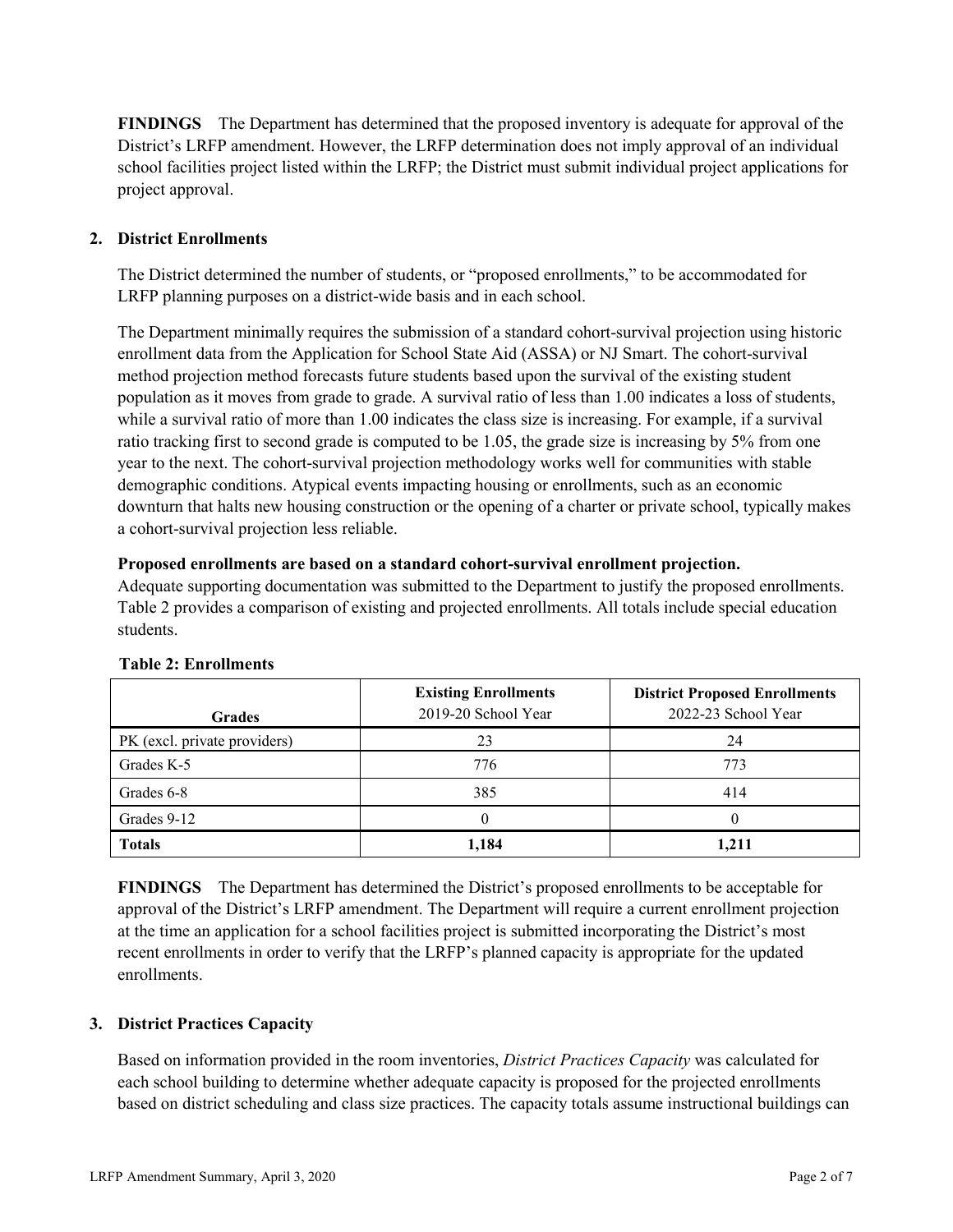be fully utilized regardless of school sending areas, transportation, and other operational issues. The calculations only consider district-owned buildings and long-term leases; short term leases and temporary buildings are excluded. A capacity utilization factor of 90% for classrooms serving grades K-8 and 85% for classrooms serving grades 9-12 is applied in accordance with the FES. No capacity utilization factor is applied to preschool classrooms.

In certain cases, districts may achieve adequate District Practices Capacity to accommodate enrollments but provide inadequate square feet per student in accordance with the FES, resulting in educational adequacy issues and "Unhoused Students." Unhoused students are considered in the "Functional Capacity" calculations used to determine potential State support for school facilities projects and are analyzed in Section 4.

Table 3 provides a summary of proposed enrollments and existing and proposed District-wide capacities. Detailed information can be found in the LRFP website reports titled *FES and District Practices Capacity Report, Existing Rooms Inventory Report, and Proposed Rooms Inventory Report.*

| <b>Grades</b>     | <b>Proposed</b><br><b>Enrollments</b> | <b>Existing</b><br><b>District</b><br><b>Practices</b><br>Capacity | <b>Existing</b><br>Deviation* | <b>Proposed</b><br><b>District</b><br><b>Practices</b><br>Capacity | <b>Proposed</b><br>Deviation* |
|-------------------|---------------------------------------|--------------------------------------------------------------------|-------------------------------|--------------------------------------------------------------------|-------------------------------|
| Elementary (PK-5) | 797                                   | 816.23                                                             | 19.23                         | 797.08                                                             | 0.08                          |
| Middle $(6-8)$    | 414                                   | 388.37                                                             | $-25.63$                      | 407.52                                                             | $-6.48$                       |
| High $(9-12)$     | $\theta$                              | 0.00                                                               | 0.00                          | 0.00                                                               | 0.00                          |
| <b>Totals</b>     | 1,211                                 | 1,204.60                                                           | $-6.40$                       | 1,204.60                                                           | $-6.40$                       |

**Table 3: District Practices Capacity Analysis**

*\* Positive numbers signify surplus capacity; negative numbers signify inadequate capacity. Negative values for District Practices capacity are acceptable for approval if proposed enrollments do not exceed 100% capacity utilization.*

Considerations:

- **Based on the proposed enrollments and existing room inventories, the District is projected to have** inadequate capacity for the following grade groups, assuming all school buildings can be fully utilized: Grades 6-8.
- Adequate justification has been provided by the District if the proposed capacity for a school significantly deviates from the proposed enrollments. Generally, surplus capacity is acceptable for LRFP approval if additional capacity is not proposed through new construction.

**FINDINGS**The Department has determined that proposed District capacity, in accordance with the proposed enrollments, is adequate for approval of the District's LRFP amendment. The Department will require a current enrollment projection at the time an application for a school facilities project is submitted, incorporating the District's most recent Fall Enrollment Report, in order to verify that the LRFP's planned capacity meets the District's updated enrollments.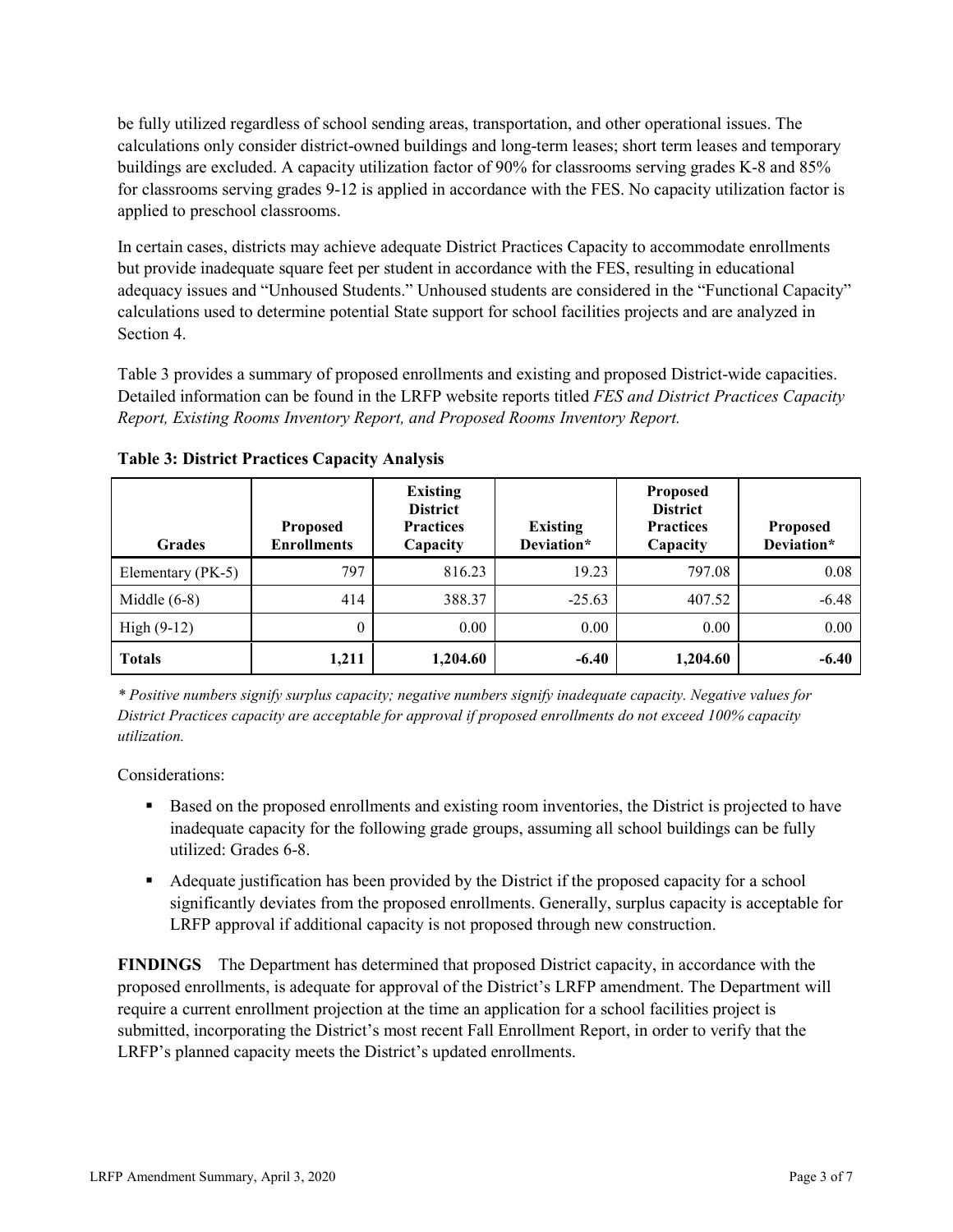### **4. New Construction Funding Eligibility**

*Functional Capacity* was calculated and compared to the proposed enrollments to provide a **preliminary estimate** of Unhoused Students and new construction funding eligibility. **Final determinations will be made at the time of project application approvals.**

*Functional Capacity* is the adjusted gross square footage of a school building *(total gross square feet minus excluded space)* divided by the minimum area allowance per full-time equivalent student for the grade level contained therein. *Unhoused Students* is the number of students projected to be enrolled in the District that exceeds the Functional Capacity of the District's schools pursuant to N.J.A.C. 6A:26-2.2(c). *Excluded Square Feet* includes (1) square footage exceeding the FES for any pre-kindergarten, kindergarten, general education, or self-contained special education classroom; (2) grossing factor square footage *(corridors, stairs, mechanical rooms, etc.)* that exceeds the FES allowance, and (3) square feet proposed to be demolished or discontinued from use. Excluded square feet may be revised during the review process for individual school facilities projects.

Table 4 provides a preliminary assessment of the Functional Capacity, Unhoused Students, and Estimated Maximum Approved Area for Unhoused Students for each FES grade group. The calculations exclude temporary facilities and short-term leased buildings. School buildings proposed for whole or partial demolition or reassignment to a non-school use are excluded from the calculations pending project application review. If a building is proposed to be reassigned to a different school, the square footage is applied to the proposed grades after reassignment. Buildings that are not assigned to a school are excluded from the calculations. In addition, only preschool students eligible for state funding (former ECPA students) are included. Detailed information concerning the calculations can be found in the *Functional Capacity and Unhoused Students Report* and the *Excluded Square Footage Report.*

|                                                | <b>PK/K-5</b> | $6 - 8$  | $9 - 12$ | <b>Total</b> |
|------------------------------------------------|---------------|----------|----------|--------------|
| PK Eligible Students/K-12 Proposed Enrollments | 797           | 414      | $\theta$ |              |
| FES Area Allowance (SF/student)                | 125.00        | 134.00   | 151.00   |              |
| <b>Prior to Completion of Proposed Work:</b>   |               |          |          |              |
| <b>Existing Gross Square Feet</b>              | 79,912        | 55,864   | $\theta$ | 135,776      |
| Adjusted Gross Square Feet                     | 76,799        | 53,154   | $\theta$ | 129,953      |
| <b>Adjusted Functional Capacity</b>            | 606.97        | 403.60   | 0.00     |              |
| <b>Unhoused Students</b>                       | 166.03        | 10.40    | 0.00     |              |
| Est. Max. Area for Unhoused Students           | 20,754.02     | 1,393.98 | 0.00     |              |
| <b>After Completion of Proposed Work:</b>      |               |          |          |              |
| Gross Square Feet                              | 79,912        | 55,864   | $\theta$ | 135,776      |
| New Gross Square Feet                          | $\theta$      | 0        | $\theta$ | $\theta$     |
| Adjusted Gross Square Feet                     | 76,799        | 53,154   | $\Omega$ | 129,953      |
| Functional Capacity                            | 606.97        | 403.60   | 0.00     |              |
| Unhoused Students after Construction           | 166.03        | 10.40    | 0.00     |              |
| Est. Max. Area Remaining                       | 20,754.02     | 1,393.98 | 0.00     |              |

**Table 4: Estimated Maximum Approved Area for Unhoused Students**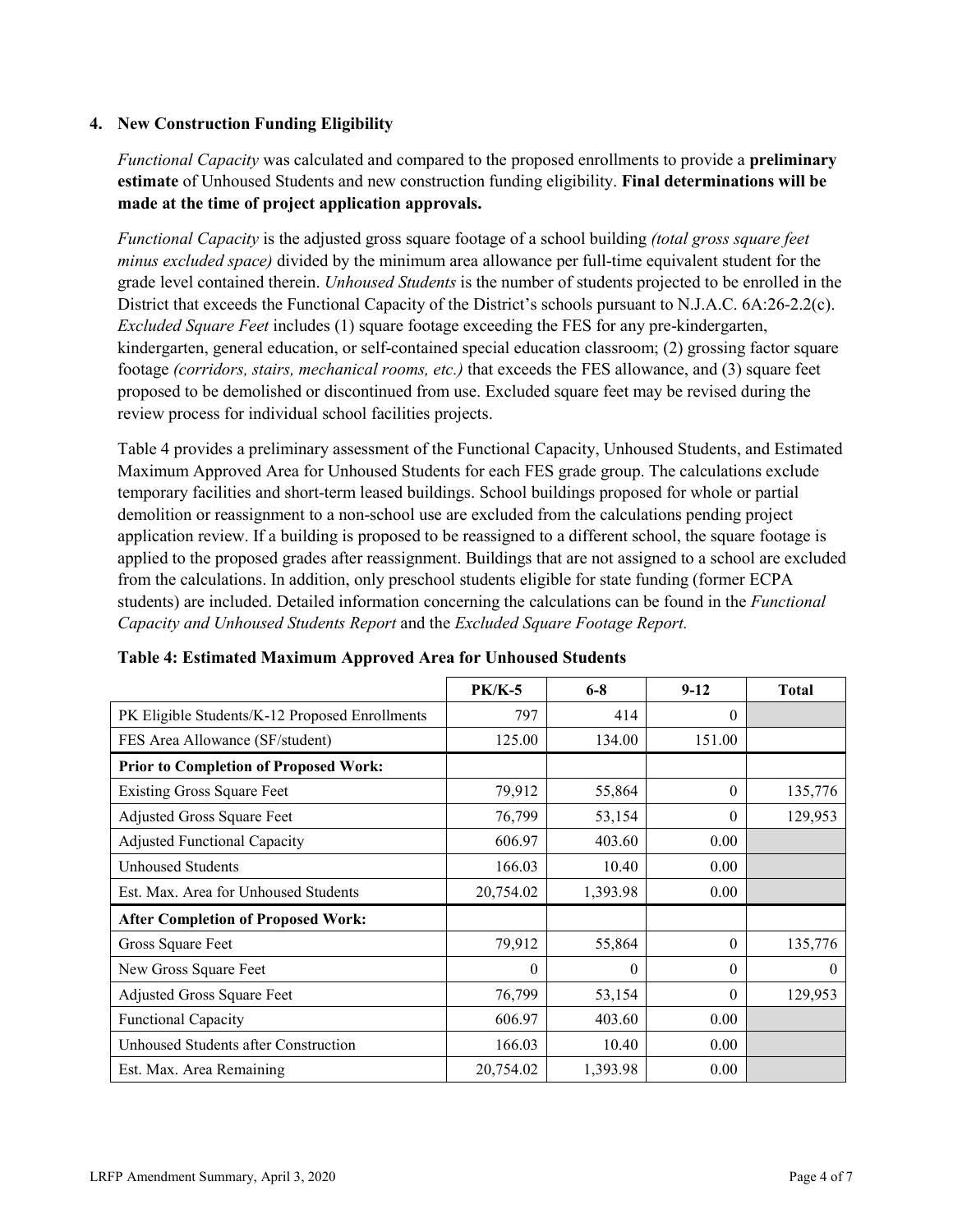Facilities used for non-instructional or non-educational purposes are ineligible for State support under the Act. However, projects for such facilities shall be reviewed by the Department to determine whether they are consistent with the District's LRFP and whether the facility, if it is to house students (full or part time) conforms to educational adequacy requirements. These projects shall conform to all applicable statutes and regulations.

Estimated costs represented in the LRFP by the District are for capital planning purposes only. The estimates are not intended to represent preliminary eligible costs or final eligible costs of approved school facilities projects.

Considerations:

- The District does not have approved projects pending completion, as noted in Section 1, that impact the Functional Capacity calculations.
- The Functional Capacity calculations *exclude* square feet proposed for demolition or discontinuation for the following FES grade groups and school buildings pending a feasibility study and project review: n/a.
- Based on the preliminary assessment, the District has Unhoused Students prior to the completion of proposed work for the following FES grade groups: K-5 and 6-8.
- New construction is proposed for the following FES grade groups:  $n/a$ .
- **Proposed new construction exceeds the estimated maximum area allowance for Unhoused** Students prior to the completion of the proposed work for the following grade groups:  $n/a$ .
- The District, based on the preliminary LRFP assessment, will have Unhoused Students after completion of the proposed LRFP work. If the District is projected to have Unhoused Students, adequate justification has been provided to confirm educational adequacy in accordance with Section 6 of this determination.

**FINDINGS** Functional Capacity and Unhoused Students calculated in the LRFP are preliminary estimates. Preliminary Eligible Costs (PEC) and Final Eligible Costs (FEC) will be included in the review process for specific school facilities projects. A feasibility study undertaken by the District is required if building demolition or replacement is proposed per N.J.A.C. 6A:26-2.3(b)(10).

# **5. Proposed Work**

The District assessed program space, capacity, and physical plant deficiencies to determine corrective actions. Capital maintenance, or *"system actions,"* address physical plant deficiencies due to operational, building code, and /or life cycle issues. Inventory changes, or *"inventory actions,*" add, alter, or eliminate sites, site amenities, buildings, and/or rooms.

The Act (N.J.S.A. 18A:7G-7b) provides that all school facilities shall be deemed suitable for rehabilitation unless a pre-construction evaluation undertaken by the District demonstrates to the satisfaction of the Commissioner that the structure might pose a risk to the safety of the occupants even after rehabilitation or that rehabilitation is not cost-effective. Pursuant to N.J.A.C. 6A:26-2.3(b)(10), the Commissioner may identify school facilities for which new construction is proposed in lieu of rehabilitation for which it appears from the information presented that new construction is justified, provided, however, that for such school facilities so identified, the District must submit a feasibility study as part of the application for the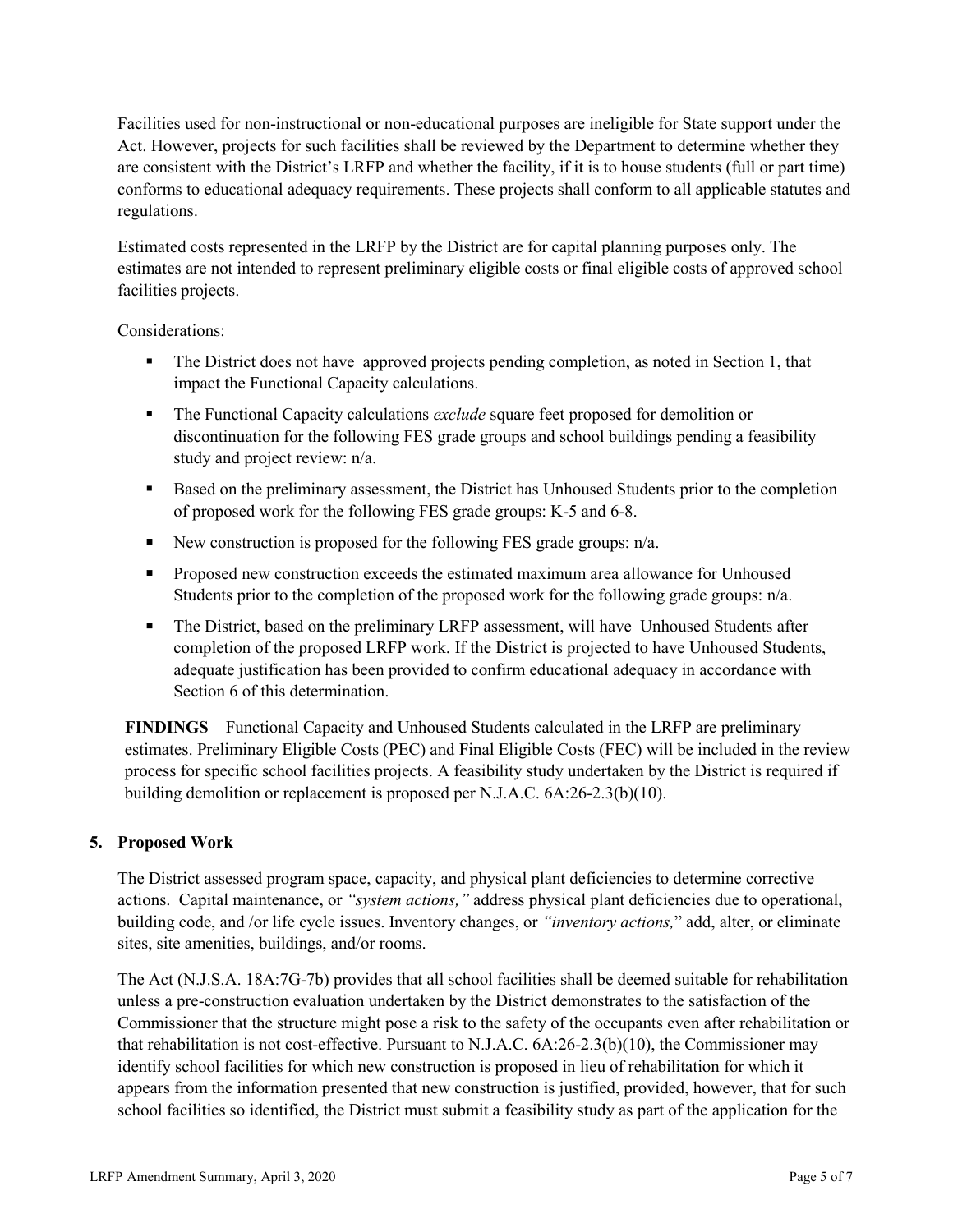specific school facilities project. The cost of each proposed building replacement is compared to the cost of additions or rehabilitation required to eliminate health and safety deficiencies and to achieve the District's programmatic model.

Table 5 lists the scope of work proposed for each school based on the building(s) serving their student population. Proposed inventory changes are described in the LRFP website reports titled *"School Asset Inventory Report and "Proposed Room Inventory Report."* Information concerning proposed systems work, or capital maintenance can be found in the "LRFP Systems Actions Summary Report".

With the completion of the proposed work, the following schools are proposed to be eliminated: n/a; the following schools are proposed to be added: n/a.

| <b>Proposed Scope of Work</b>                                                                  | <b>Applicable Schools</b>                      |  |  |
|------------------------------------------------------------------------------------------------|------------------------------------------------|--|--|
| Renovation only (no new construction)                                                          |                                                |  |  |
| System actions only (no inventory actions)                                                     | Hillside School (050)<br>Tenakill School (060) |  |  |
| Existing inventory actions only (no systems actions)                                           | n/a                                            |  |  |
| Systems and inventory changes                                                                  | n/a                                            |  |  |
| <b>New construction</b>                                                                        |                                                |  |  |
| Building addition only (no systems or existing inventory actions)                              | n/a                                            |  |  |
| Renovation and building addition (system, existing inventory,<br>and new construction actions) | n/a                                            |  |  |
| New building on existing site                                                                  | n/a                                            |  |  |
| New building on new or expanded site.                                                          | n/a                                            |  |  |
| Site and building disposal (in addition to above scopes)                                       |                                                |  |  |
| Partial building demolition                                                                    | n/a                                            |  |  |
| Whole building demolition                                                                      | n/a                                            |  |  |
| Site and building disposal or discontinuation of use                                           | n/a                                            |  |  |

**Table 5. School Building Scope of Work**

**FINDINGS** The Department has determined that the proposed work is adequate for approval of the District's LRFP amendment. However, Department approval of proposed work in the LRFP does not imply the District may proceed with a school facilities project. The District must submit individual project applications with cost estimates for Department project approval. Both school facilities project approval and other capital project review require consistency with the District's approved LRFP.

#### **6. Proposed Room Inventories and the Facilities Efficiency Standards**

The District's proposed school buildings were evaluated to assess general educational adequacy in terms of compliance with the FES area allowance pursuant to N.J.A.C. 6A:26-2.2 and 2.3.

District schools proposed to provide less square feet per student than the FES after the completion of proposed work as indicated in Table 5 are as follows: Hillside School.

**FINDINGS** The Department has determined that the District's proposed room inventories are adequate for LRFP approval. If school(s) are proposed to provide less square feet per student than the FES area